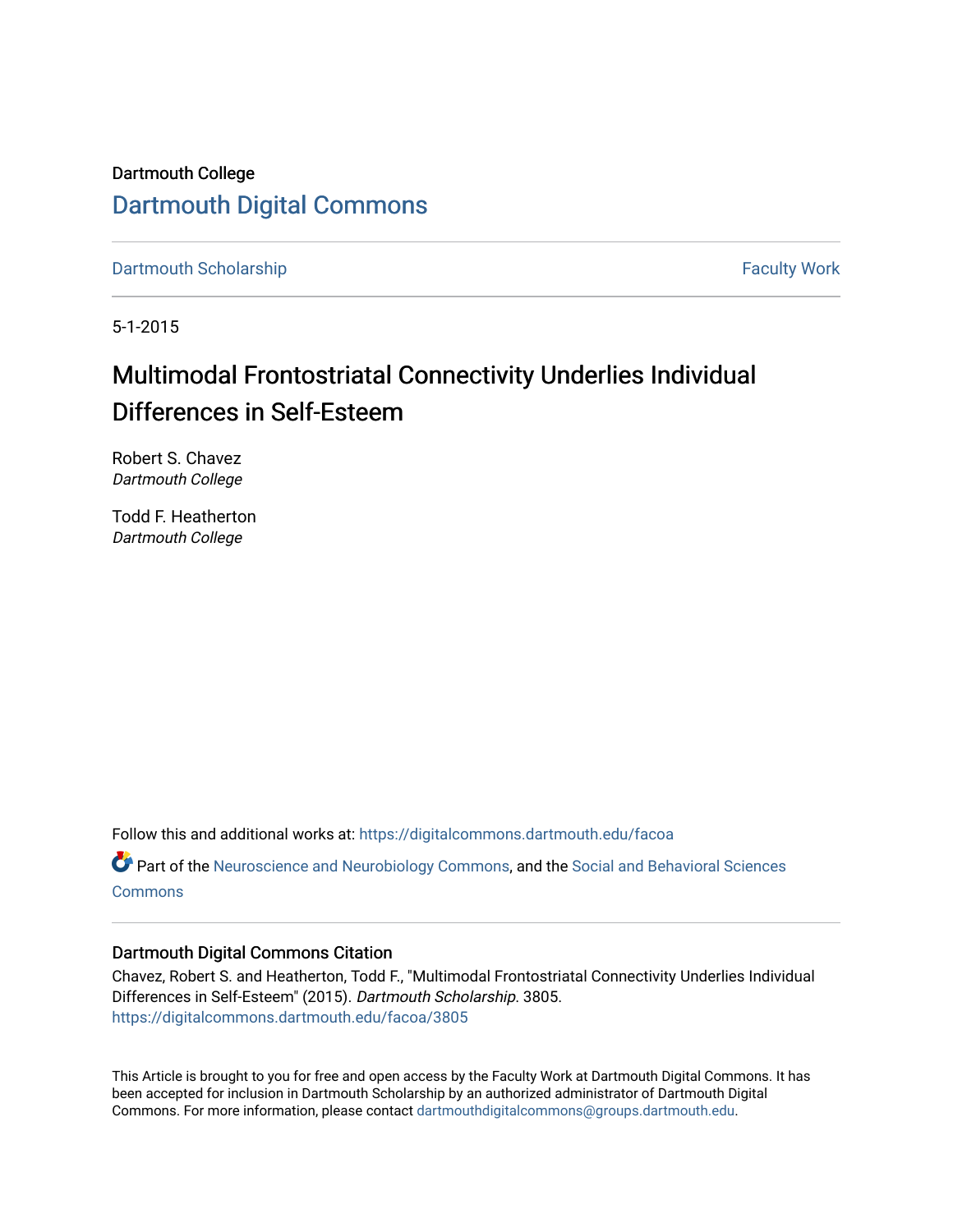# Multimodal frontostriatal connectivity underlies individual differences in self-esteem

# Robert S. Chavez and Todd F. Heatherton

Department of Psychological and Brain Sciences, Dartmouth College, Hanover, NH, USA

A heightened sense of self-esteem is associated with a reduced risk for several types of affective and psychiatric disorders, including depression, anxiety and eating disorders. However, little is known about how brain systems integrate self-referential processing and positive evaluation to give rise to these feelings. To address this, we combined diffusion tensor imaging (DTI) and functional magnetic resonance imaging (fMRI) to test how frontostriatal connectivity reflects long-term trait and short-term state aspects of self-esteem. Using DTI, we found individual variability in white matter structural integrity between the medial prefrontal cortex and the ventral striatum was related to trait measures of self-esteem, reflecting long-term stability of selfesteem maintenance. Using fMRI, we found that functional connectivity of these regions during positive self-evaluation was related to current feelings of self-esteem, reflecting short-term state self-esteem. These results provide convergent anatomical and functional evidence that self-esteem is related to the connectivity of frontostriatal circuits and suggest that feelings of self-worth may emerge from neural systems integrating information about the self with positive affect and reward. This information could potentially inform the etiology of diminished self-esteem underlying multiple psychiatric conditions and inform future studies of evaluative self-referential processing.

Keywords: self-esteem; connectivity; medial prefrontal cortex; ventral striatum; diffusion tensor imaging; functional magnetic resonance imaging

Maintaining a positive sense of self is considered essential for mental health and well-being. Decades of research in psychology have revealed that individuals with high self-esteem are less prone to affective disorders such as depression [\(Abramson](#page-6-0) et al., 1989; [Butler](#page-6-0) et al., [1994](#page-6-0)), anxiety ([Greenberg](#page-6-0) et al., 1992) and eating disorders [\(Heatherton and Baumeister, 1991](#page-6-0); Vohs et al.[, 2001](#page-7-0)) and show a greater amount of positive affect and enhanced initiative in the face of challenges that promote general happiness [\(Baumeister](#page-6-0) et al., 2003). Additionally, patients with greater self-esteem and more positive self-regard tend to be more responsive to treatment for their conditions [\(Roberts](#page-6-0) et al., 1999; [Ciesla and Roberts, 2002](#page-6-0)). Moreover, high self-esteem has the potential to contribute to the resiliency of an individual's mental health even when the information on which a person bases this attitude is objectively inaccurate or favorably inflated [\(Lewinsohn](#page-6-0) et al., 1980). This suggests that the mere feeling of positive self-esteem may endogenously contribute to psychological well-being independently of externally driven influences and thus reflect neurocognitive processes within the brain.

Though the clinical relevance and popular appeal of self-esteem are well established, systematic studies of the neural systems that give rise to self-esteem are conspicuously sparse in the neuroimaging literature [\(Mitchell, 2009](#page-6-0)). Previous work has shown that self-esteem modulates neural responses to social feedback in the dorsal anterior cingulate cortex (dACC), dorsal medial prefrontal cortex (dMPFC), posterior superior temporal sulcus (pSTS) and anterior insula [\(Eisenberger](#page-6-0) et al., 2011) as well as the ventral anterior cingulate cortex (vACC) and MPFC ([Somerville](#page-7-0) et al., 2010). Though not investigating self-esteem explicitly, other work has explored the neural basis of self-evaluation processes related to self-esteem function. Researchers have found that activity within the orbitofrontal cortex

Received 1 October 2013; Revised 3 March 2014; Accepted 28 April 2014 Advance Access publication 1 May 2014

This work was supported by a grant from the National Institute of Mental Health (R01MH059282) to T.F.H. Correspondence should be addressed to Robert S. Chavez, Department of Psychological and Brain Sciences, Dartmouth College, Moore Hall 6207, Hanover, NH 03755, USA. E-mail: robert.s.chavez.GR@dartmouth.edu.

[\(Beer and Hughes, 2010\)](#page-6-0), and that social-evaluative threats increase neural activity in the dorsolateral prefrontal cortex, OFC, MPFC, insula and amygdala when making self-relevant trait judgments [\(Hughes and Beer, 2013\)](#page-6-0). Interestingly, researchers have also shown that dMPFC and ventral medial prefrontal cortex (vMPFC) are differentially activated depending on the level of certainty and personal value the traits have in relation to the self [\(D'Argembeau](#page-6-0) et al., 2012). Despite the relevance of these studies, questions remain regarding

(OFC) and dACC are negatively correlated with the degree to which people view themselves as above average compared with their peers

the representation of self-esteem in the brain. Some of this work provides insight into how self-esteem impacts reactions to social rejection, but it is difficult to draw conclusions about the more general role of neural systems underlying self-esteem outside the context of social feedback. Other studies add to an important growing literature in evaluative self-referential cognition but do not explore the relationship of self-esteem to these processes directly. Moreover, despite the multifaceted nature of the self, none of these studies explored self-esteem or evaluative self-referential processing from a distributed network perspective. This approach could be particularly important given the evidence that the phylogenetic expansion of the human prefrontal cortex may have been driven by an increase in anatomical connections rather than cortical gray matter volume [\(Schoenemann](#page-6-0) et al., 2005) over evolutionary history. Thus, one of the primary reasons for the fragmented literature on brain systems underlying self-esteem may be that the phenomenon of self-esteem does not exist as the function of any individual brain region, but rather as the integration of information from multiple regions working together. By definition, the processes that give rise to self-esteem must incorporate evaluative processing with information about the self, and these processes may be reflected in the underlying neural connectivity.

Though the nature of the self-concept is inherently complex, researchers studying the neural basis of self-referential processing have reached a surprisingly high degree of consensus: self-referential processing is most consistently associated with activity in the MPFC. Across numerous laboratories using a variety of different paradigms, the MPFC shows greater activity to representations of the self than that

The authors thank Courtney Rogers for help with data collection and Dylan Wagner for help with data analysis. R.S.C. is a National Science Foundation graduate research fellow.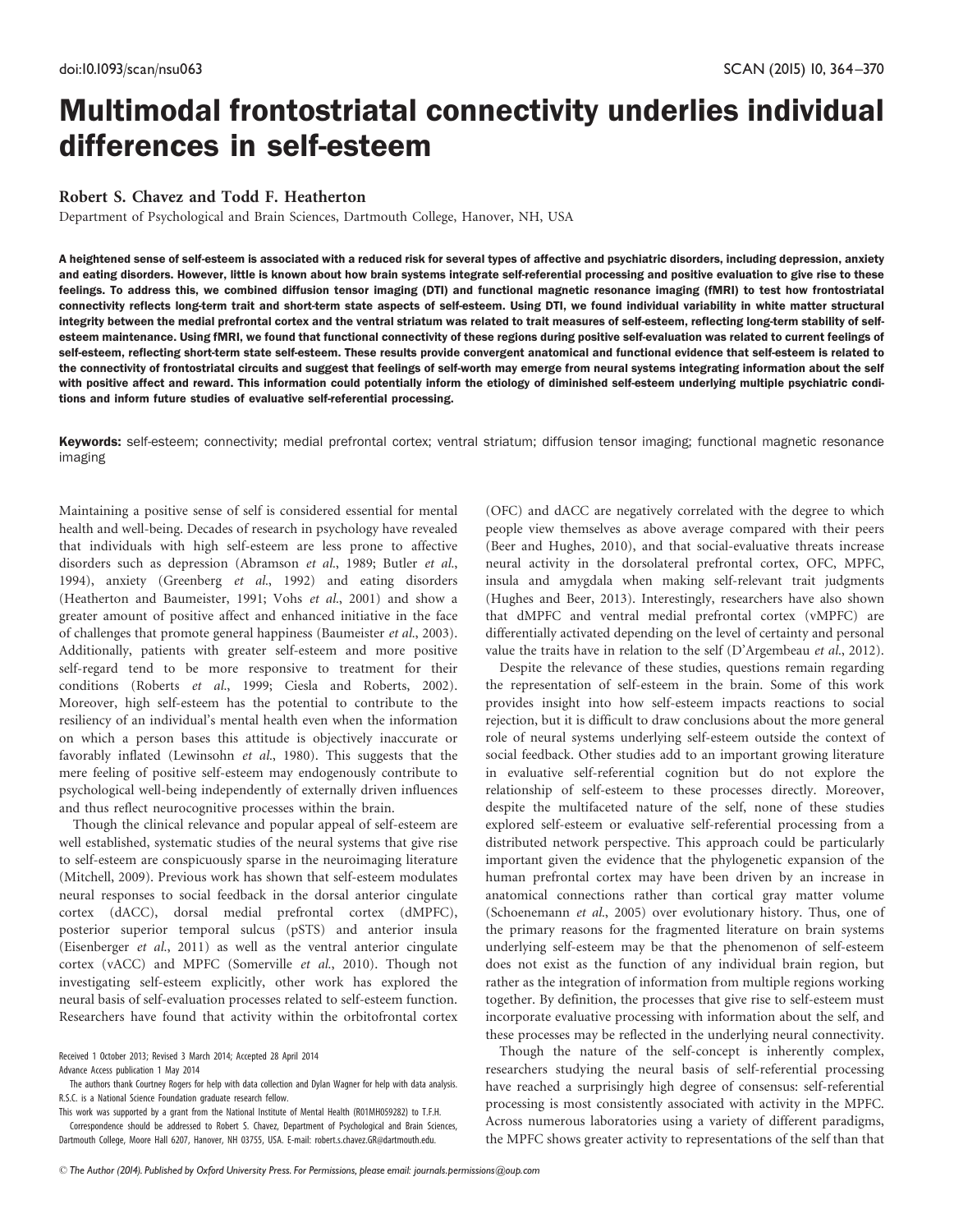#### Frontostriatal connectivity and self-esteem SCAN (2015) 365

of other people or general semantic information and has a linear increase in activation as information becomes more self-relevant ([Wagner](#page-7-0) et al., 2012). Indeed, a recent meta-analysis of 107 published neuroimaging studies of self-referential processing corroborates the notion that MPFC activity underlies cognitive processes associated with the self compared with baseline activity as well as activity associated with processing information about others ([Denny](#page-6-0) et al., [2012\)](#page-6-0). Because feelings of self-esteem must draw information from one's self-representation, it stands to reason that the MPFC may be recruited when processing information during self-evaluation.

Although the MPFC appears to support the role of self-representation, evaluative cognition is most associated with activity in another brain area. The ventral striatum, which is part of the mesolimbic dopaminergic pathway, is involved in hedonic motivation and reward. This region is also critical for being able to recognize and maintain positive affect during evaluative processing and has been linked to mental health outcomes. Previous research has shown that clinically depressed patients are unable to maintain sustained ventral striatal activity when attempting to generate positive affect, and failure to engage these systems may contribute to anhedonic symptoms of depression (Heller et al.[, 2013\)](#page-6-0). Moreover, researchers have linked dopaminergic striatal function to thoughts of self-superiority but have acknowledged that these functions are likely supported by additional frontostriatal circuits not examined in their studies ([Yamada](#page-7-0) et al., 2013). This leaves open the possibility that the MPFC connectivity is contributing to evaluative self-referential processing in ways not currently described. Taken together, connectivity of the ventral striatum and MPFC may contribute to self-esteem by integrating self-representation with feelings of positive affect and reward.

Self-esteem, however, is a multifaceted construct characterized by stable maintenance of positive self-worth as well as momentary feelings of positive self-evaluation. As such, psychologists have designed measures to independently gauge levels of long-term 'trait' self-esteem as well as short-term 'state' self-esteem [\(Heatherton and Wyland,](#page-6-0) [2003\)](#page-6-0). The most popular measure of global (i.e. domain general) trait self-esteem in the literature is the Rosenberg Self-Esteem Scale ([Rosenberg, 1965\)](#page-6-0). Unfortunately, an often overlooked issue with this scale is that individuals tend to respond systematically to positively and negatively valenced items regardless of their content, indicating the measure may reflect a response set [\(Carmines and Zeller, 1974](#page-6-0)). Other measures of global trait self-esteem, such as the Revised Janis and Field Feelings of Inadequacy Scale [\(Fleming and Courtney, 1984\)](#page-6-0), avoid these issues and are also commonly used in the literature. State self-esteem is most commonly measured using the State Self-Esteem Scale [\(Heatherton and Polivy, 1991](#page-6-0)). This scale is a psychometrically validated measure designed to tap into momentary fluctuations in feelings of self-esteem that are independent of general mood ([Bagozzi and Heatherton, 1994](#page-6-0)) and sensitive to situational manipulation. Overall, trait and state measures of self-esteem tend to be related to one another but operate on separate timescales.

Because trait and state self-esteem are related but temporally distinct psychological constructs, they may be represented by different aspects of the brain. Structural and functional neuroimaging methods offer complimentary means by which to infer both stable and transient connectivity between brain regions. Diffusion tensor imaging (DTI) is a structural magnetic resonance technique designed to assay the stable structural integrity and anatomical connectivity of white matter tracts in the brain, which may better characterize long-term trait self-esteem measures. By contrast, functional magnetic resonance imaging (fMRI) offers a method by which to measure momentary functional connectivity induced by particular events, which may better characterize the transitory nature of state self-esteem. The current study capitalizes on this distinction by using both techniques to investigate individual differences in self-esteem. Using a multimodal approach, it is possible to provide a more compressive investigation of how frontostriatal connectivity contributes to both trait and state aspects self-esteem.

# **METHODS**

# **Participants**

A total of 48 subjects between the ages of 18 and 19 years (28 female) were recruited from the local Dartmouth community. All subjects completed behavioral questionnaires and high-resolution anatomical and DTI scans. A subset of 43 of these subjects also completed the fMRI portion of the experiment. Of these individuals, three subjects were removed because of head movement >3 mm (corresponding to the voxel size) during at least one run of the task, and two others were removed because of incorrectly following task instructions (i.e. did not respond or used the same response for the entire duration of the experiment) leaving 38 subjects (22 female) in the fMRI analyses. All subjects were screened to be right-handed and self-reported no current or history of psychiatric or neurological conditions. Subjects gave informed consent in accordance with the guidelines set by the Committee for the Protection of Human Subjects at Dartmouth College and received course credit or were paid for their participation.

#### Image acquisition

Magnetic resonance imaging was conducted with a Philips Achieva 3.0 Tesla scanner using a 32-channel phased array coil. Structural images were acquired using a T1-weighted MP-RAGE protocol (220 sagittal slices; TR: 8.176 ms; TE: 3.72 ms; flip angle:  $8^\circ$ ; 1 mm isotropic voxels). Diffusion-weighted images were collected using 70 contiguous 2 mm thick axial slices with 32 diffusion directions (91 ms TE, 8848 TR,  $1000 \text{ s/mm}^2$  b-value,  $240 \text{ mm}$  FOV,  $90^\circ$  flip angle,  $1.875$  mm  $\times$  1.875 mm  $\times$  2 mm voxel size). Two diffusion scans were acquired per subject. Functional images were acquired using a T2\*-weighted echo-planar sequence (TR: 2000 ms; TE: 35 ms; flip angle:  $90^\circ$ ). For each participant, two runs of 151 whole-brain volumes (35 axial slices per whole-brain volume, 3 mm isotropic voxels) were collected.

#### Procedure

Each subject's trait and state self-esteem was assessed outside the scanner. Trait self-esteem was measured using the Janis and Field Feelings of Inadequacy Scale ([Fleming and Courtney, 1984\)](#page-6-0), which asked participants to report general self-evaluative feelings over the course of the previous year. This scale was also identified as having robust psychometric properties and was evaluated as the best trait measure of self-esteem [\(Blascovich and Tomaka, 1991\)](#page-6-0). State self-esteem was measured using State Self-Esteem Scale ([Heatherton](#page-6-0) [and Polivy, 1991\)](#page-6-0), which asked participants to report current feelings of self-evaluative attitudes at that moment.

The fMRI procedure was an evaluative self-referential processing paradigm adapted from [Moran](#page-6-0) et al. (2006) using an event-related design. During this task, subjects were asked to make self-relevance judgments to a series of 200 trait adjectives. These words were selected from a list normed for valence ([Anderson, 1968\)](#page-6-0) such that half of the presented words were positively valenced (e.g. 'nice', 'competent'), whereas the other half were negatively valenced (e.g. 'boring', 'lazy'). Each word was presented for 1250 ms in white print on a black background followed by a fixation cross for 750 ms. Intertrial intervals consisting of a fixation cross for 2000 ms were pseudo-randomly interspersed to introduce jitter into the fMRI time series. Subjects responded via button box using the scale 1 ('not at all like me')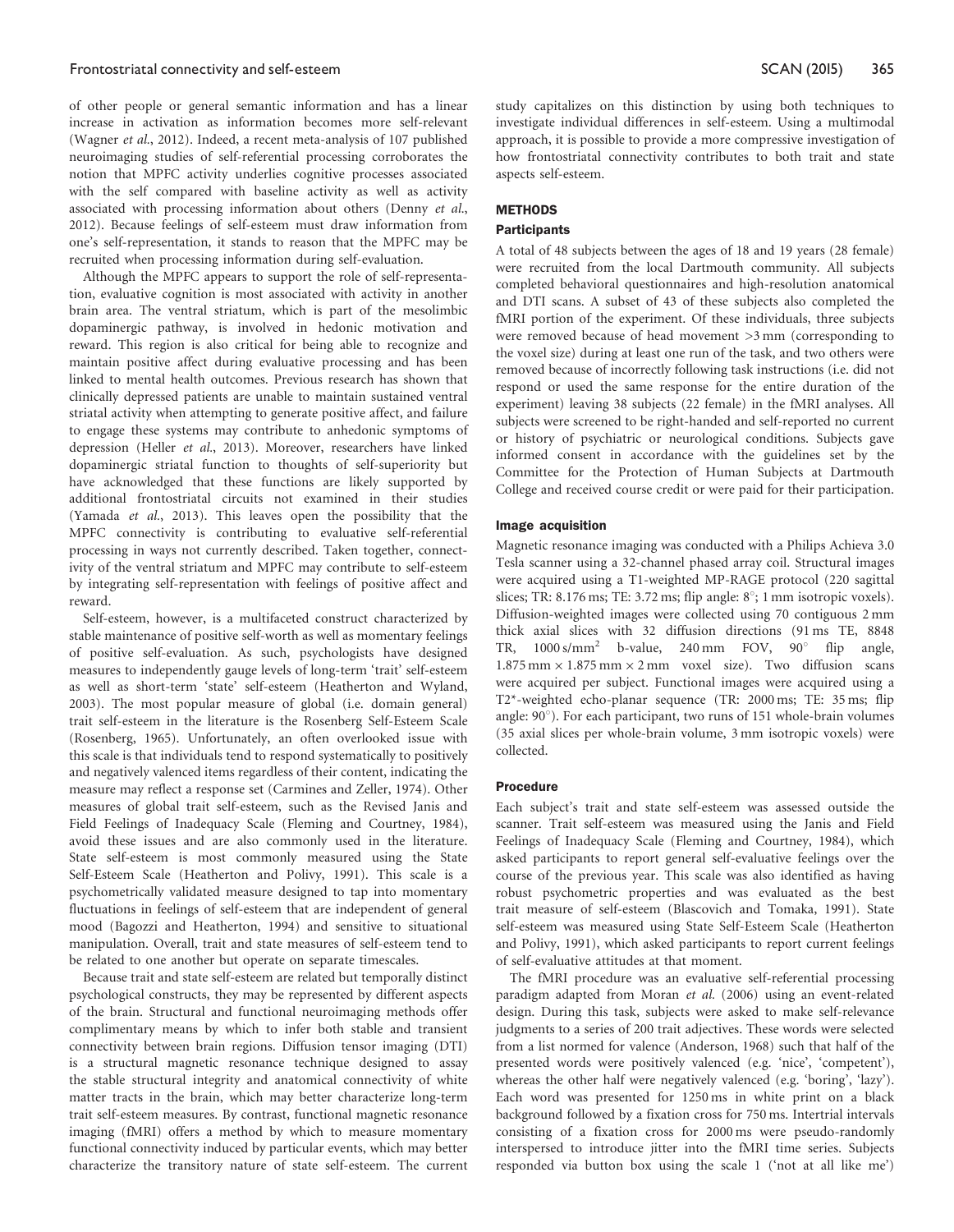through 4 ('most like me'). Words rated as 1 or 2 were collapsed into traits low in self-relevance, whereas words rated as 3 or 4 were collapsed into traits high in self-relevance. Trials were then sorted into four conditions based on the valence of each trait and the subject's self-relevance responses to those traits and were used for task regressors in the fMRI time series.

#### Image analyses

### Diffusion tensor imaging

Across modalities and behavioral measures, all data used in the final analysis met the assumption normality for correlational analysis using formal tests as well as visualization (e.g. QQ plots). DTI scans were visually inspected for quality to ensure there were no gross distortions or registration misalignments. DTI data were analyzed using the Diffusion toolbox in FSL ([Behrens](#page-6-0) et al., 2003). Standard preprocessing included brain extraction, eddy current correction and motion correction. We used probabilistic tractography to delineated white matter tracts between the MPFC and bilateral ventral striatum defined anatomically using an automated subcortical segmentation tool, FIRST [\(Patenaude](#page-6-0) et al., 2011). A dual-fiber model was implemented with BEDPOSTx [\(Behrens](#page-6-0) et al., 2007) to account for crossing fiber uncertainty in the diffusion imaging signal. Using two-mask seeding, 5000 probabilistic tract streamlines were taken at each voxel. This method allowed resulting tractography maps to only include streamlines passing through both seed masks. These results were then normalized to MNI standard space using non-linear registration in FNIRT. To ensure tracts were consistent among subjects, registered tractography results were then binarized and overlaid with all other subjects, and thresholding was set at the group level such that there was a 50% tract probability across subjects in standard space. We quantified individual differences in white matter integrity using first-orientation partial volume fractions (PVF) by overlaying tractography results onto each subject's PVF images and averaging across voxels. Importantly, these PVF measures are analogous to fractional anisotropy measures (used most commonly in the diffusion imaging literature) but are more conservative and attempt to account for crossing fiber uncertainty by inferring signal from only a single fiber orientation at a time [\(Jbabdi](#page-6-0) et al., 2010). These values were then used for the structural connectivity correlational analyses with the self-esteem measures.

#### Functional magnetic resonance imaging

The fMRI data were analyzed using fMRI Expert Analysis Tool in FSL (Smith et al.[, 2004](#page-7-0)). Preprocessing of the fMRI data followed a standard procedure. First, all slices were interpolated to a common time point (i.e. slice-time correction) to correct for differences in slice acquisition. Next, images were smoothed using a Gaussian kernel of 6 mm FWHM, mean-based intensity normalization of all volumes by the same factor and high-pass temporal filtering (Gaussian-weighted least-squares straight line fitting, with  $sigma = 80.0 s$ . Time-series statistical analyses were carried out using local autocorrelation correction. A two-step normalization process was performed using linear registrations in FLIRT by aligning functional data to each subject's anatomical scan before registering it to the MNI template.

A psychophysiological interaction (PPI) analysis ([Friston](#page-6-0) et al., [1997](#page-6-0)) was conducted to assess task-induced MPFC and ventral striatum functional connectivity. Mean time-series signal values were extracted from a 6 mm diameter seed region in the MPFC (MNI:  $x = 10$ ,  $y = 52$ ,  $z = 2$ ) independently defined from peak coordinates of activation to self-relevant stimuli previously found in [Kelley](#page-6-0) et al. [\(2002\),](#page-6-0) reproduced in [Moran](#page-6-0) et al. (2006) and overlapping with significant areas of self-referential processing from the meta-analysis by [Denny](#page-6-0) et al. (2012). Following the standard PPI protocol in FSL [\(O'Reilly](#page-6-0) et al., 2012), these values were used as the physiological regressor in the general linear model along with the mean-centered regressors from each of the four task conditions and their interaction term (i.e. the PPI regressor). Parameter estimates from the PPI regressor were calculated by comparing functional connectivity for each condition relative to baseline. We used bilateral ventral striatum regions of interest (ROIs) within each subject (identical to the DTI ventral striatum ROIs, anatomically defined using FIRST subcortical segmentation) to extract connectivity measures to the MPFC seed region. Average parameter estimates from the PPI regressor were calculated within these ROIs reflecting functional connectivity between these regions within each subject. These values were then used for functional connectivity correlational analyses with the self-esteem measures across subjects.

#### Post hoc analyses

Both probabilistic tractography and PPI are hypothesis-driven analysis techniques requiring a priori ROI selection, and we had specific predictions regarding the regions underlying in self-esteem representation. However, it is possible that regions other than the hypothesized areas contribute to self-esteem as well. To account for this possibility and increase the specificity of the results, we conducted an additional series of post hoc tests. Each of the post hoc tests followed the same analytical procedures per connectivity modality as the hypothesized regions with the exception of the area being examined.

For the fMRI analyses, 10 additional cortical ROIs were taken from peak coordinates in three recent studies on evaluative self-referential processing by [Beer and Hughes \(2010\)](#page-6-0), [D'Argembeau](#page-6-0) et al. (2012) and [Eisenberger](#page-6-0) et al. (2011). These ROIs included areas within the medial OFC, lateral OFC, posterior cingulate cortex (PCC), vMPFC, dMPFC, vACC, dACC, pSTS and anterior insula. We used these ROIs for additional PPI analyses, seeding in both left and right accumbens, and tested their correlation with both state and trait self-esteem measures.

For the DTI analyses, we investigated eight additional bilateral white matter pathways linking areas involved in self-referential processing and evaluative cognition. These include the uncinate fasciculus (amygdala–MPFC pathway), cingulum bundle (PCC–MPFC pathway), orbitostriatal tracts (accumbens–OFC pathway) and ventral cingulostriatal tracts (accumbens–vACC pathway). White matter integrity measures were extracted for each of these tracts and correlated with both state and trait self-esteem measures.

#### RESULTS

Consistent with the psychometric literature on self-esteem, trait and state self-esteem measures were highly related within the current sample  $(R_{46} = 0.447, P = 0.0006)$ . Furthermore, during the fMRI portion of the experiment, both trait and state self-esteem were correlated with the endorsement of positive words (trait:  $R_{36} = 0.417$ ,  $P = 0.009$ ; state:  $R = 0.354$ ,  $P = 0.0295$ ), inversely correlated with the endorsement of negative words (trait self-esteem:  $R_{36} = -0.487$ ,  $P = 0.002$ ; state self-esteem:  $R_{36} = -0.556$ ,  $P < 0.001$ ) and correlated with the differences between positive and negative trait words (trait self-esteem:  $R_{36} = 0.515$ ,  $P < 0.001$ ; state self-esteem:  $R_{36} = 0.525$ ,  $P < 0.001$ ).

Cross-subject DTI probabilistic tractography analyses revealed a robust white matter pathway linking the MPFC and bilateral ventral striatum, indicating a direct anatomical connection between these regions [\(Figure 1](#page-5-0)A). Along these tracts, average white matter integrity showed a significant correlation to trait self-esteem in both the left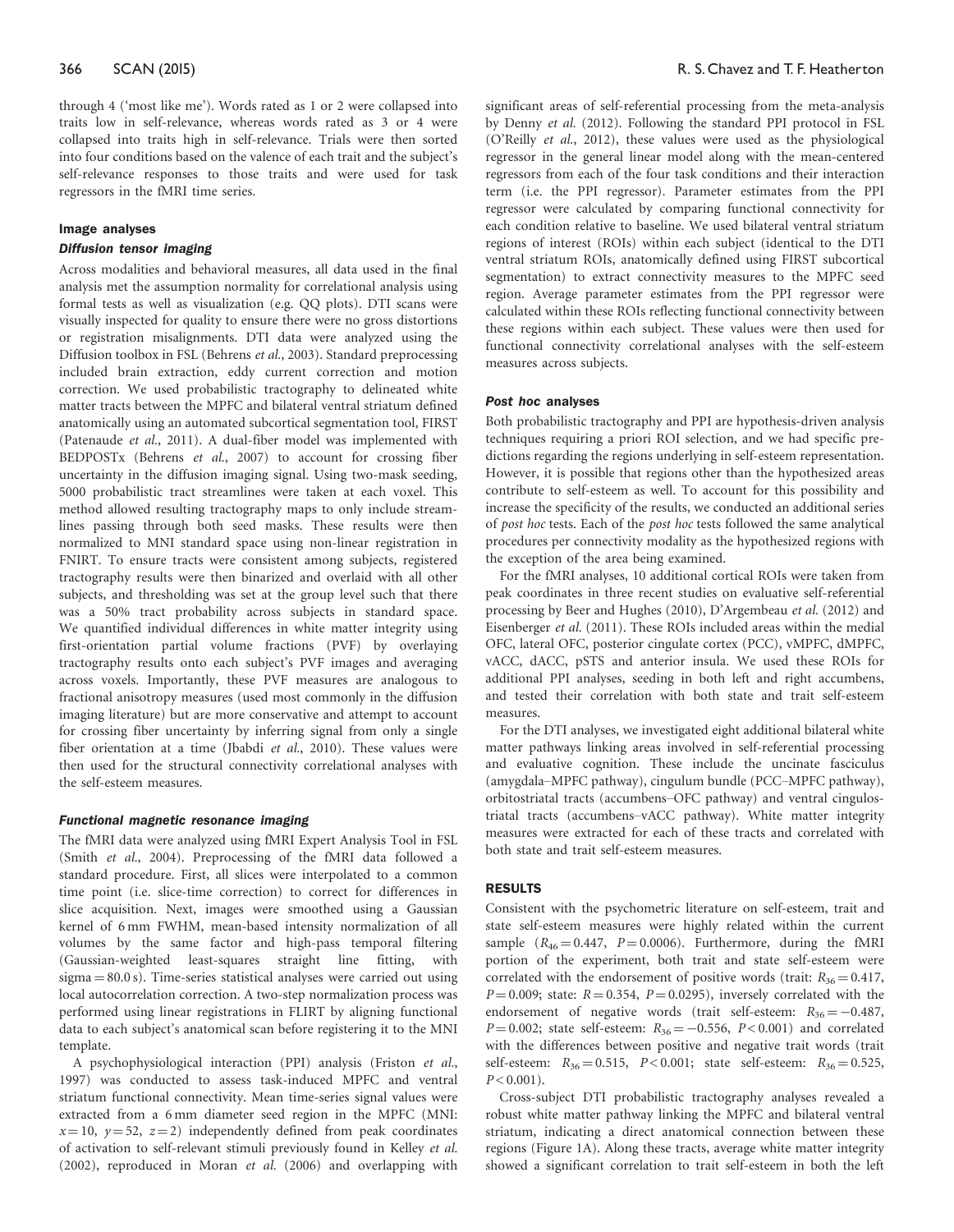$(R_{46} = 0.46, P = 0.001)$  and right hemispheres  $(R_{46} = 0.47, P = 0.0007)$ . State self-esteem was not correlated with white matter integrity within these tracts (left hemisphere:  $R_{46} = 0.095$ ,  $P = 0.519$ ; right hemisphere:  $R_{46} = 0.16$ ,  $P = 0.278$ ). Results of the trait self-esteem correlations for both imaging modalities are plotted in [Figure 1](#page-5-0)B.

From the fMRI analyses, state self-esteem was significantly correlated with bilateral functional connectivity of MPFC and ventral striatum when subjects were viewing positively valenced words high in self-relevance in both the left  $(R_{36} = 0.33, P = 0.046)$  and right  $(R_{36} = 0.37, P = 0.024)$  hemispheres. Neither negatively valenced words nor words low in self-relevance showed a significant correlation to either measures of self-esteem. In contrast to the DTI findings, trait self-esteem was not significantly correlated with functional connectivity between these regions (left hemisphere:  $R_{36} = 0.26$ ,  $P = 0.112$ ; right hemisphere:  $R_{36} = 0.06$ ,  $P = 0.738$ ). Results of the state self-esteem correlations for both imaging modalities are plotted in [Figure 1](#page-5-0)C.

From the post hoc analyses, of the 40 additional correlational tests generated by the fMRI procedure, there was only one significant finding; trait self-esteem was negatively correlated to functional connectivity of the right accumbens and lateral OFC coordinate  $(R_{36} = -0.31, P = 0.049)$  from [Beer and Hughes \(2010\)](#page-6-0). The results from all of the post hoc fMRI analyses are summarized in [Supplementary Table S1.](http://scan.oxfordjournals.org/lookup/suppl/doi:10.1093/scan/nsu063/-/DC1) From the post hoc DTI analyses, there were two significant findings: bilateral ventral cingulostriatal (connecting the ventral striatum to the vACC) tracts were positively correlated to trait self-esteem (left hemisphere:  $R_{46} = 0.34$ ,  $P = 0.016$ ; right hemisphere:  $R_{46} = 0.37$ ,  $P = 0.009$ ), mirroring the DTI results from our original analysis in frontostriatal connections from ventral striatum to MPFC. However, because of the probabilistic nature of the DTI tractography routine, adjacent ventral striatal–MPFC frontostriatal tracts and ventral striatal–vACC cingulostriatal tracts share partially overlapping tractography results, which the method cannot completely delineate. To account for this spatial overlap and increase the specificity of our results, two additional multiple regression analyses were conducted. Within each hemisphere, we used white matter integrity measures from both the frontostriatal tracts from our original analysis and the cingulostriatal tracts from the post hoc analysis as predictors of trait self-esteem. This allows us to test for the unique variance accounted for by each of the tracts while removing the variance that can be explained by both tracts. From these analyses, frontostriatal tracts remain significant (left hemisphere:  $\beta = 195.57$ ,  $P = 0.027$ ; right hemisphere:  $\beta = 235.032$ ,  $P = 0.03$ ), while cingulostriatal tracts become non-significant (left hemisphere:  $\beta = 11.59$ ,  $P = 0.866$ ; right hemisphere:  $\beta = -8.283$ ,  $P = 0.929$ ). Thus, these results show that when both tracts are included in a model predicting trait self-esteem, only the frontostriatal tracts connecting ventral striatum to the MPFC remain significant predictors of trait self-esteem. The results from all of the post hoc DTI analyses are summarized in [Supplementary Table S2](http://scan.oxfordjournals.org/lookup/suppl/doi:10.1093/scan/nsu063/-/DC1).

#### **DISCUSSION**

Despite the fact that empirical work has associated high self-esteem with decreased risk for a host of affective and psychiatric disorders and greater responsiveness to their treatment, the brain systems that support this phenomenon have remained largely unelaborated. Higher-order cognitive functions and personality dispositions like self-esteem are complex, and the brain systems that support these phenomena may be the result of interactions among brain regions rather than reflecting the function of any single area working in isolation. To this end, our findings provide convergent evidence that self-esteem is related to frontostriatal connectivity linking areas involved in self-referential processing to those underlying positive evaluation and reward. We demonstrate that stable aspects of self-esteem maintenance are reflected in frontostriatal structural white matter anatomy, whereas momentary feelings of self-esteem are reflected in transient frontostriatal functional coupling of these regions.

An important point to highlight from these results is how the each connectivity modality congruently reflected the relative stability of each self-esteem measure. Namely, stable 'trait' self-esteem was related to stable white matter anatomy, and transient 'state' self-esteem was related to transient functional coupling. Not only do these results provide convergent evidence that self-esteem is reflected in these frontostriatal circuits but they also suggest that this system can represent self-esteem variability operating on both short-term and long-term timescales. This distinction may be particularly useful when evaluating the efficacy of treatments designed to target changes in self-concept or attitudes about one's self.

There are several types of cognitive and behavioral approaches aimed at increasing feelings of self-worth and boosting self-esteem ([Young, 1994](#page-7-0); [Newns](#page-6-0) et al., 2003), but some researchers have questioned their value and efficacy ([Baumeister](#page-6-0) et al., 2003). Because the different brain imaging modalities reflect unique information about an individual's self-esteem, they may be useful indicators in objectively evaluating the efficacy of these approaches across both the short term and long term. The current study suggests that elevated short-term feelings of state self-esteem increase frontostriatal functional connectivity, but this momentary coupling does not reflect long-term trait self-esteem, which is better reflected in the underlying white matter anatomy. However, this dissociation may not mean that both connectivity modalities are unrelated to one another. Though neuroanatomy is relatively static when compared with the dynamic nature of brain function, increases in white matter integrity have been demonstrated in healthy adults following long-term training regiments ([Scholz](#page-6-0) et al., [2009\)](#page-6-0). To the extent that an individual regularly experiences feelings of high state self-esteem, it is possible that the repeated recruitment of these frontostriatal circuits may increase the structural integrity of white matter tracts within this system over time. This, in turn, may then lead to an increase in trait self-esteem, reflecting the results from our DTI analysis. Future longitudinal studies using self-esteem enhancement therapies will be necessary to test this possibility.

One popular account of self-esteem in the psychological literature is the sociometer theory of self-esteem (Leary et al.[, 1995](#page-6-0); [Leary and](#page-6-0) [Baumeister, 2000](#page-6-0)). This theory postulates that state self-esteem evolved as a monitor of others' actions and evaluations toward the self and alerts a person to the possibility of social rejection within their environment. However, it is unclear how this theory of self-esteem fits with our current findings. Our task is devoid of any social manipulation and was designed to avoid explicit social comparisons. Moreover, our post hoc analyses did not reveal any significant correlations of self-esteem and brain structure or function to areas previously implicated in the neural underpinnings of the sociometer self-esteem effect [\(Eisenberger](#page-6-0) et al., 2011). One possibility for the absence of results related to self-esteem function in these areas could simply be due to the lack of a social manipulation in the task. However, another possibility is that self-esteem is less anchored in social evaluation than previously assumed, and our results reflect a more endogenously generated self-evaluation process. Additional work will be needed to tease apart these possibilities and begin to build brain-based theories of both trait and state self-esteem.

Though the findings in the current study support the role of structural and functional frontostriatal connections underlying multiple aspects of self-esteem, there were three other significant findings from our post hoc analyses. From the DTI post hoc tests, bilateral cingulostriatal tracts connecting the ventral striatum to the vACC were both correlated with trait self-esteem. In addition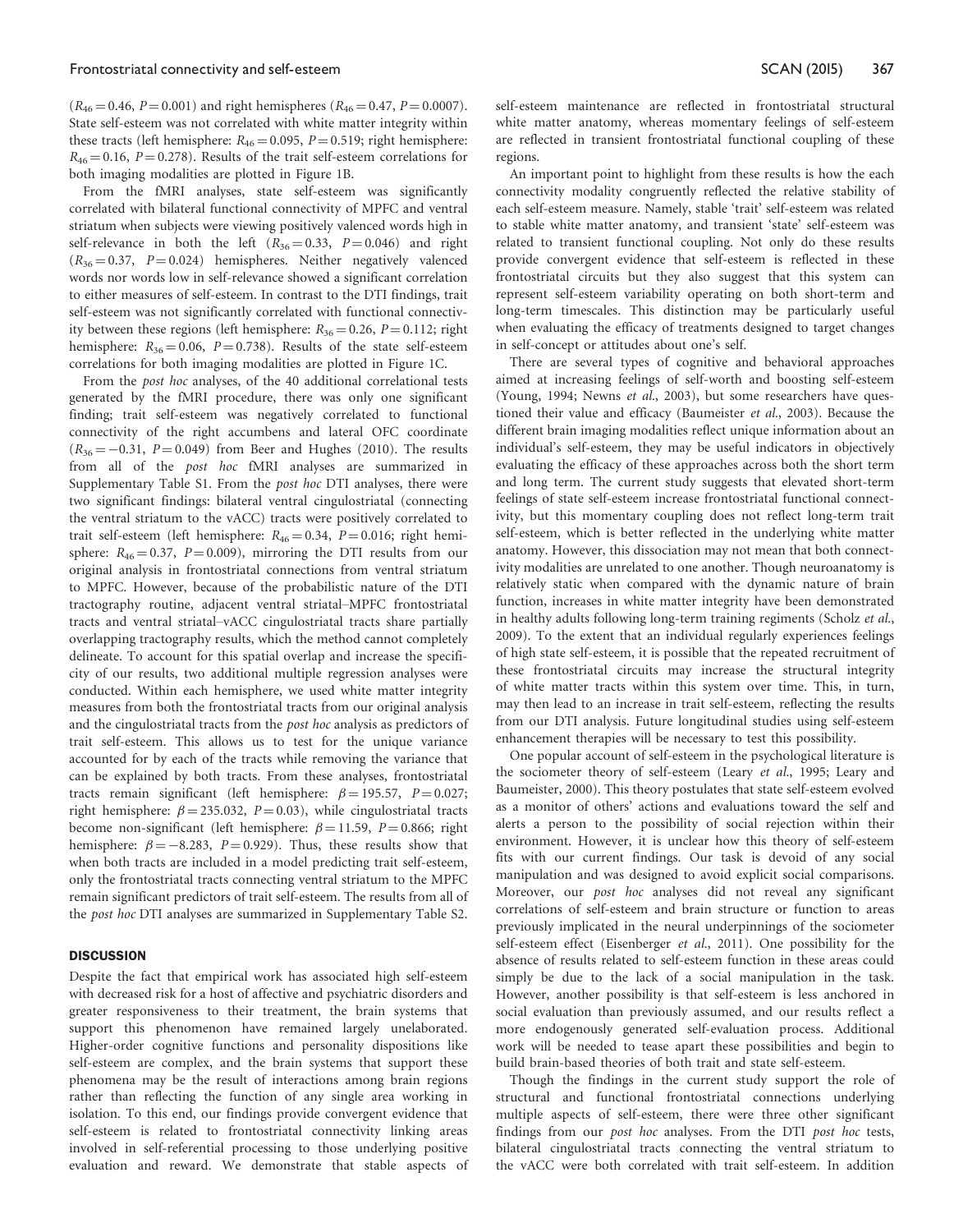<span id="page-5-0"></span>

Fig. 1 White matter tractography map and correlations of self-esteem measures to structural and functional frontostriatal connectivity. (A) Cross-subject probabilistic tractography results displaying bilateral MPFC to ventral striatum white matter tracts reveal a robust anatomical connection between these regions. Slices are marked with MNI coordinates. (B) Scatterplots displaying the correlations of 'trait' self-esteem to both functional and structural connectivity measures of the right ventral striatum to MPFC. Structural connectivity showed a significant relationship to trait self-esteem, whereas functional connectivity did not (N = 48). (C) Scatterplots displaying the correlations of 'state' self-esteem to each connectivity measure of the right ventral striatum to MPFC. Conversely to the trait self-esteem findings, state self-esteem showed a significant relationship with functional connectivity between these regions, whereas structural connectivity did not  $(N = 38)$ . The same patterns were mirrored in the left hemisphere. Shaded areas represent 95% confidence interval.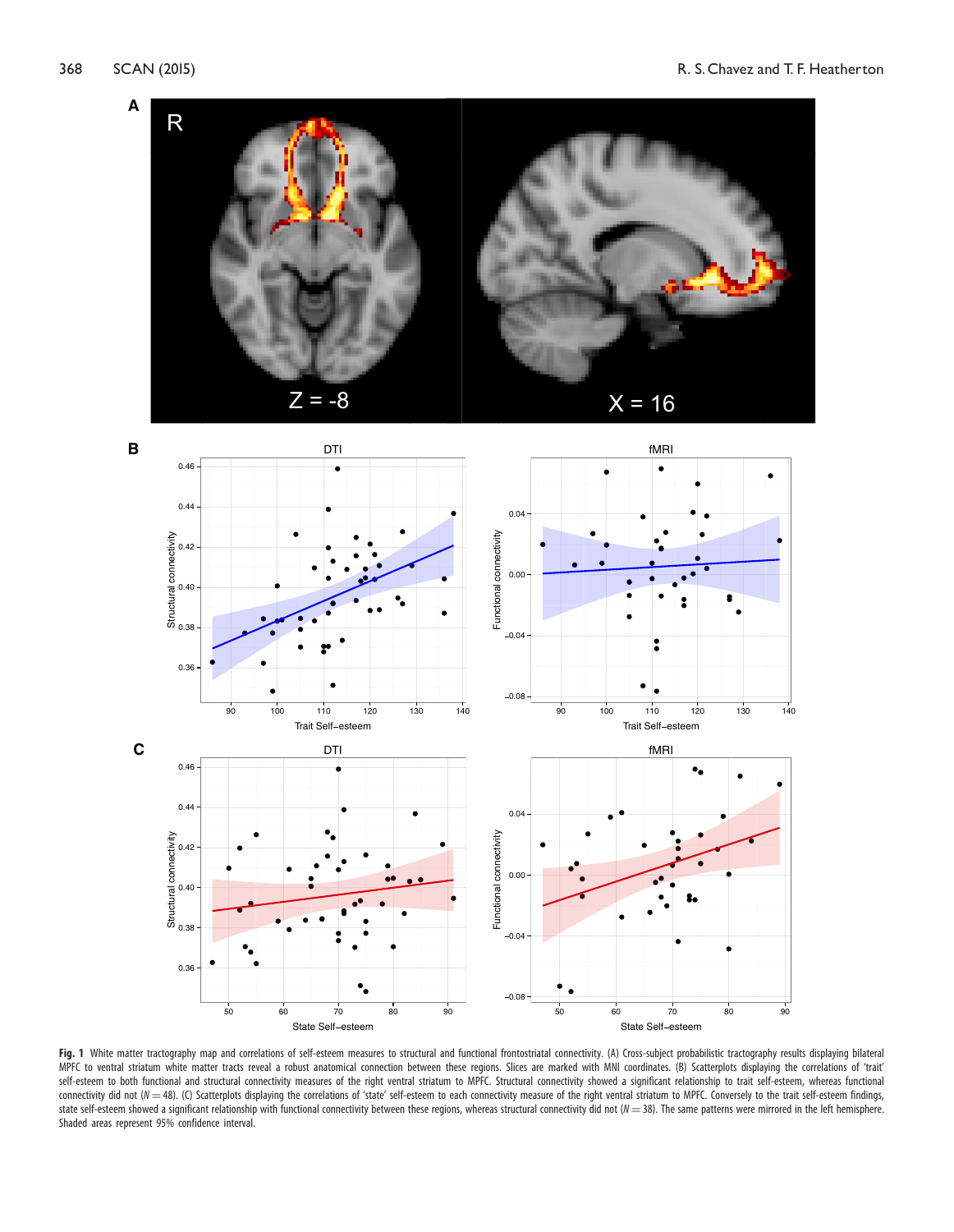#### <span id="page-6-0"></span>Frontostriatal connectivity and self-esteem SCAN (2015) 369

to the MPFC and ventral striatum, the vACC is another important node in these frontostriatal networks previously implicated in studies of evaluative self-referential processing (Moran et al., 2006; [Somerville](#page-7-0) et al.[, 2010](#page-7-0)). However, because of their proximity and the probabilistic nature of the tractography routine, these tracts share a partially overlapping spatial extent with the frontostriatal tracts from the original analysis. When controlling for the shared variance explained both of the tracts in a multiple regression model, only the original frontostriatal tracts remain a significant predictor of trait self-esteem. This suggests that the relationship of cingulostriatal tract integrity to trait self-esteem can be completely accounted for by its overlap with the frontostriatal tracts from the original analysis, adding specificity to the results. From the fMRI post hoc tests, we found that trait self-esteem was negatively correlated with functional connectivity of the right ventral striatum and lateral OFC. This result fits with previous work showing that the activation in the lateral OFC is associated with a reduction in positively biased self-evaluations (Beer and Hughes, 2010). However, it is important to note that this is the only significant correlation across all of our fMRI analyses to be related to trait self-esteem, the only one to not be bilateral and the only one to be negatively correlated with either self-esteem measure. Because of these issues and given the number of statistical tests in our post hoc analyses, caution should be taken when interpreting this finding. Nonetheless, this result warrants further investigation into the role of the lateral OFC in regulating evaluative attitudes about the self.

In conclusion, we provide evidence that individual differences in self-esteem are reflected in both structural and functional frontostriatal circuits linking areas underlying self-referential cognition to ones involved in positive evaluation. Taken together, the current findings suggest that these frontostriatal circuits may give rise to feelings of self-esteem by integrating information about the self with positive affect and reward. Given the evidence that high self-esteem may buffer people against the possibility of acquiring conditions such as depression and anxiety, these frontostriatal connectivity measures may be useful in both objectively measuring an individual's risk for these disorders as well as evaluating the efficacy of treatments targeting them. These results also add to a growing body of literature on evaluative self-referential cognition and suggest that self-esteem may be better characterized by distributed brain network properties rather than the function of any individual region alone.

#### SUPPLEMENTARY DATA

[Supplementary data](http://scan.oxfordjournals.org/lookup/suppl/doi:10.1093/scan/nsu063/-/DC1) are available at SCAN online.

#### **REFERENCES**

- Abramson, L.Y., Metalsky, G.I., Alloy, L.B. (1989). Hopelessness depression: a theory-based subtype of depression. Psychological Review, 96, 368.
- Anderson, N.H. (1968). Likableness ratings of 555 personality-trait words. Journal of Personality and Social Psychology, 9(3), 272–9.
- Bagozzi, R.P., Heatherton, T.F. (1994). A general approach to representing multifaceted personality constructs: application to state self-esteem. Structural Equation Modeling: A Multidisciplinary Journal, 1(1), 35–67.
- Baumeister, R.F., Campbell, J.D., Krueger, J.I., Vohs, K.D. (2003). Does high self-esteem cause better performance, interpersonal success, happiness, or healthier lifestyles? Psychological Science in the Public Interest, 4(1), 1–44.
- Beer, J.S., Hughes, B.L. (2010). Neural systems of social comparison and the "above-average" effect. Neuroimage, 49(3), 2671–9.
- Behrens, T.E.J., Berg, H.J., Jbabdi, S., Rushworth, M.F.S., Woolrich, M.W. (2007). Probabilistic diffusion tractography with multiple fibre orientations: what can we gain? Neuroimage, 34(1), 144–55.
- Behrens, T.E.J., Woolrich, M.W., Jenkinson, M., et al. (2003). Characterization and propagation of uncertainty in diffusion-weighted MR imaging. Magnetic Resonance in Medicine, 50(5), 1077–88.
- Blascovich, J., Tomaka, J. (1991). Measures of self-esteem. In: Robinson, J.P., Shaver, P.R., Wrightsman, L.S., editors. Measures of Personality and Psychological Attitudes. San Diego: Academic Press, pp. 115–60.
- Butler, A.C., Hokanson, J.E., Flynn, H.A. (1994). A comparison of self-esteem lability and low trait self-esteem as vulnerability factors for depression. Journal of Personality and Social Psychology, 6(1), 166.
- Carmines, E.G., Zeller, R.A. (1974). On establishing the empirical dimensionality of theoretical terms: an analytical example. Political Methodology, 75–96.
- Ciesla, J.A., Roberts, J.E. (2002). Self-Directed thought and response to treatment for depression: a preliminary investigation. Journal of Cognitive Psychotherapy, 16(4), 435–453.
- D'Argembeau, A., Jedidi, H., Balteau, E., Bahri, M., Phillips, C., Salmon, E. (2012). Valuing one's self: medial prefrontal involvement in epistemic and emotive investments in selfviews. Cerebral Cortex, 22(3), 659–67.
- Denny, B.T., Kober, H., Wager, T.D., Ochsner, K.N. (2012). A meta-analysis of functional neuroimaging studies of self- and other judgments reveals a spatial gradient for mentalizing in medial prefrontal cortex. Journal of Cognitive Neuroscience, 24(8), 1742–52.
- Eisenberger, N.I., Inagaki, T.K., Muscatell, K.A., Byrne Haltom, K.E., Leary, M.R. (2011). The neural sociometer: brain mechanisms underlying state self-esteem. Journal of Cognitive Neuroscience, 23(11), 3448–55.
- Fleming, J.S., Courtney, B.E. (1984). The dimensionality of self-esteem: II. Hierarchical facet model for revised measurement scales. Journal of Personality and Social Psychology, 46(2), 404–21.
- Friston, K.J., Buechel, C., Fink, G.R., Morris, J., Rolls, E., Dolan, R.J. (1997). Psychophysiological and modulatory interactions in neuroimaging. Neuroimage, 6(3), 218–29.
- Greenberg, J., Solomon, S., Pyszczynski, T., et al. (1992). Why do people need self-esteem? Converging evidence that self-esteem serves an anxiety-buffering function. Journal of Personality and Social Psychology, 63(6), 913–22.
- Heatherton, T.F., Baumeister, R.F. (1991). Binge eating as escape from self-awareness. Psychological Bulletin, 110(1), 86–108.
- Heatherton, T.F., Polivy, J. (1991). Development and validation of a scale for measuring state self-esteem. Journal of Personality and Social Psychology, 60(6), 895-910.
- Heatherton, T.F., Wyland, C.L. (2003). Assessing self-esteem. In: Lopez, S.J., Snyder, C.R., editors. Assessing Positive Psychology. Washington, DC: APA, pp. 219–33.
- Heller, A.S., Johnstone, T., Light, S.N., et al. (2013). Relationships between changes in sustained fronto-striatal connectivity and positive affect in major depression resulting from antidepressant treatment. The American Journal of Psychiatry, 170(2), 197-206.
- Hughes, B.L., Beer, J.S. (2013). Protecting the self: the effect of social-evaluative threat on neural representations of self. Journal of Cognitive Neuroscience, 25(4), 613–22.
- Jbabdi, S., Behrens, T.E.J., Smith, S.M. (2010). Crossing fibres in tract-based spatial statistics. Neuroimage, 49(1), 249–56.
- Kelley, W.M., Macrae, C.N., Wyland, C.L., Caglar, S., Inati, S., Heatherton, T.F. (2002). Finding the self? An event-related fMRI study. Journal of Cognitive Neuroscience, 14(5), 785–94.
- Leary, M.R., Baumeister, R.F. (2000). The nature and function of self-esteem: sociometer theory. Advances in Experimental Social Psychology, 32, 1–62.
- Leary, M.R., Tambor, E.S., Terdal, S.K., Downs, D.L. (1995). Self-esteem as an interpersonal monitor: the sociometer hypothesis. Journal of Personality and Social Psychology, 68(3), 518.
- Lewinsohn, P.M., Mischel, W., Chaplin, W., Barton, R. (1980). Social competence and depression: the role of illusory self-perceptions. Journal of Abnormal Psychology, 89(2), 203–12.
- Mitchell, J.P. (2009). Social psychology as a natural kind. Trends in Cognitive Sciences, 13(6), 246–51.
- Moran, J.M., Macrae, C.N., Heatherton, T.F., Wyland, C.L., Kelley, W.M. (2006). Neuroanatomical evidence for distinct cognitive and affective components of self. Journal of Cognitive Neuroscience, 18(9), 1586–94.
- Newns, K., Bell, L., Thomas, S. (2003). The impact of a self-esteem group for people with eating disorders: an uncontrolled study. Clinical Psychology and Psychotherapy, 10(1), 64–8.
- O'Reilly, J.X., Woolrich, M.W., Behrens, T.E.J., Smith, S.M., Johansen-Berg, H. (2012). Tools of the trade: psychophysiological interactions and functional connectivity. Social Cognitive and Affective Neuroscience, 7(5), 604–9.
- Patenaude, B., Smith, S.M., Kennedy, D.N., Jenkinson, M. (2011). A Bayesian model of shape and appearance for subcortical brain segmentation. Neuroimage, 56(3), 907-22.
- Roberts, J.E., Shapiro, A.M., Gamble, S.A. (1999). Level and perceived stability of selfesteem prospectively predict depressive symptoms during psychoeducational group treatment. The British Journal of Clinical Psychology, 38, 425–9.
- Rosenberg, M. (1965). Society and the Adolescent Self-Image. Princeton, NJ: Princeton University.
- Schoenemann, P.T., Sheehan, M.J., Glotzer, L.D. (2005). Prefrontal white matter volume is disproportionately larger in humans than in other primates. Nature Neuroscience, 8(2), 242–52.
- Scholz, J., Klein, M.C., Behrens, T.E.J., Johansen-Berg, H. (2009). Training induces changes in white-matter architecture. Nature Neuroscience, 12(11), 1370–1.